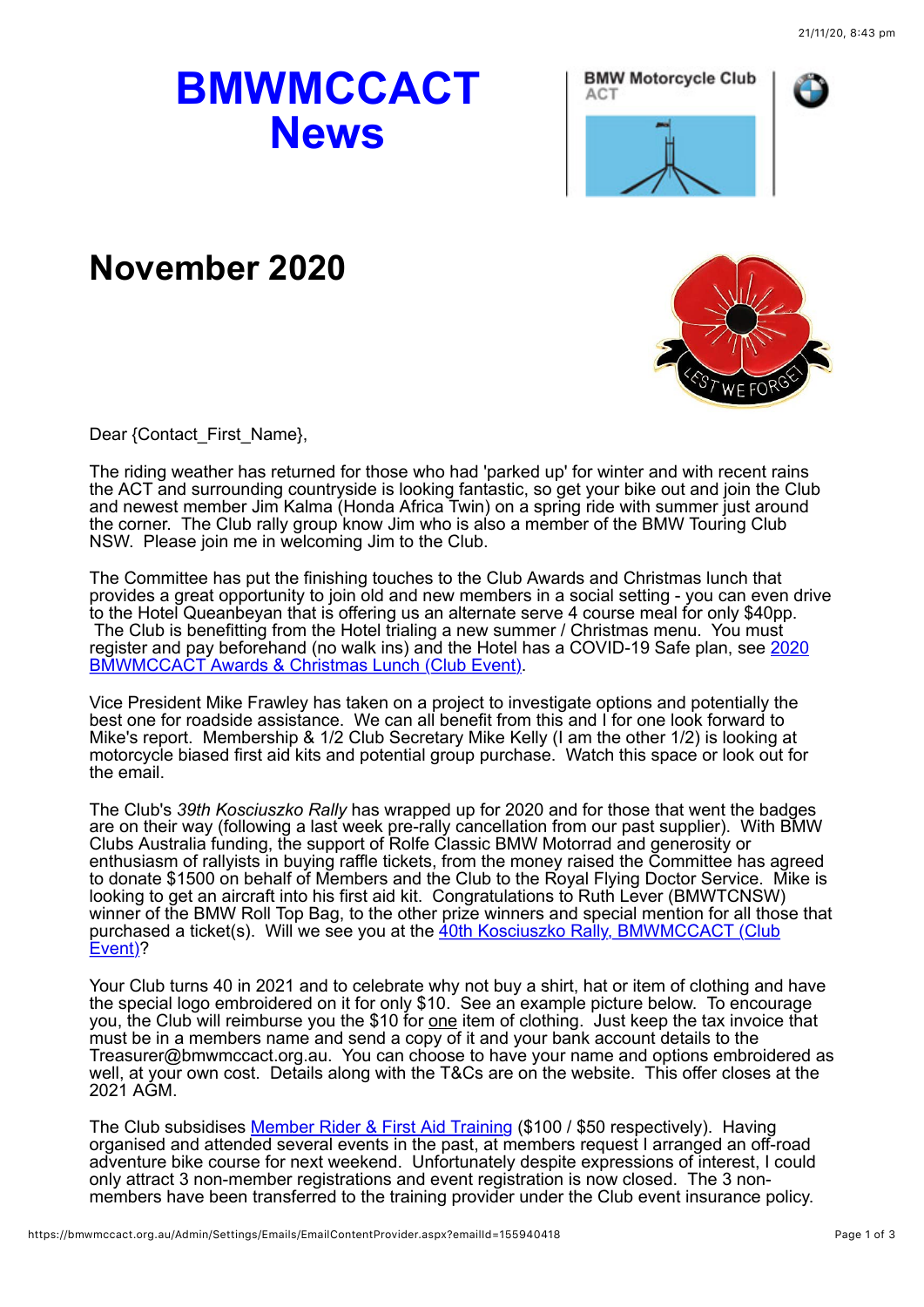Members are encouraged to DIY and take advantage of this training subsidy.

For those who follow BMW social media or seen a recent BMW ad on television will be aware that BMW have refreshed their CI (Corporate Image). BMW Club and Community Management, part of BMW Group Classic, a division of BMW Ag has advised the 700+ Official Clubs with >200 000 members worldwide that Club logos will also change through 2021. For our Club and other Australian BMW Clubs this will be in the second half of 2021. The Committee is taking this opportunity to refresh our Club logo with options presented to members before and vote at the 2021 AGM. There will be a member only webpage with updates as Wild Apricot templates (like this one) do not allow pictures to be embedded alongside the text (not a positive in my opinion).

 The base template of the new global logo is below. Contact the Committee or me if you have any questions or want to be involved.

 $\sqrt{2}$ 

I look forward to seeing as many of you who can make it, along with partners, at the Club Awards lunch or on your next Club ride. Do not forget to register and check out upcoming events at [What's On](https://bmwmccact.org.au/page-1419638).

Enjoy your ride

Garry Smee President & Chair BMWCA [President@bmwmccact.org.au](mailto:President@bmwmccact.org.au)